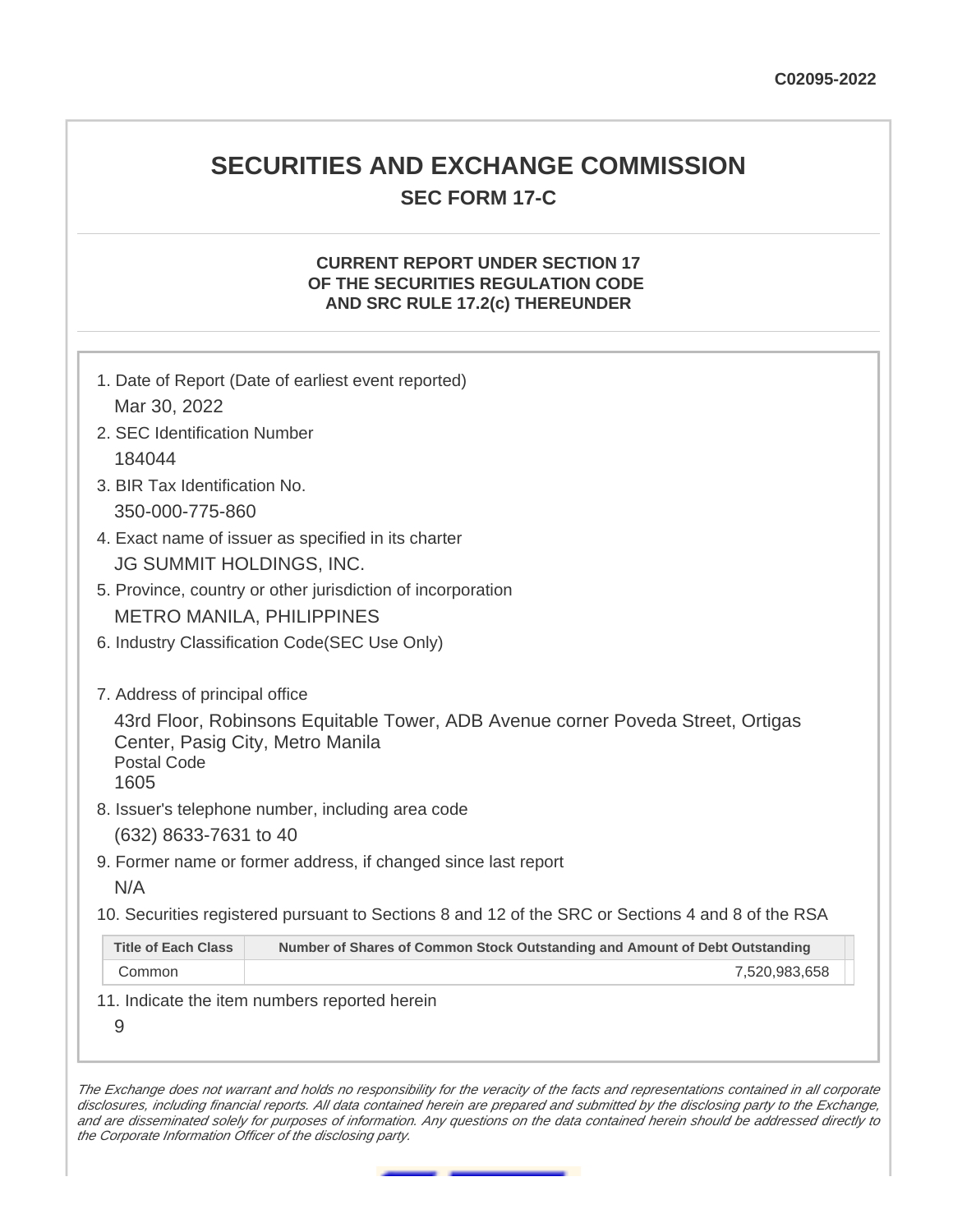

**PSE Disclosure Form 4-31 - Press Release References: SRC Rule 17 (SEC Form 17-C) Section 4.4 of the Revised Disclosure Rules**

| <b>Subject of the Disclosure</b>                |                                                                                                      |  |
|-------------------------------------------------|------------------------------------------------------------------------------------------------------|--|
| Press Release                                   |                                                                                                      |  |
| <b>Background/Description of the Disclosure</b> |                                                                                                      |  |
|                                                 | Please find attached a press release entitled "JG Summit posted improving operating results in 2021" |  |
| <b>Other Relevant Information</b>               |                                                                                                      |  |
| N/A                                             |                                                                                                      |  |
| Filed on behalf by:                             |                                                                                                      |  |
| <b>Name</b>                                     | Maria Celia Fernandez-Estavillo                                                                      |  |
| <b>Designation</b>                              | Senior Vice President, General Counsel and Corporate Secretary                                       |  |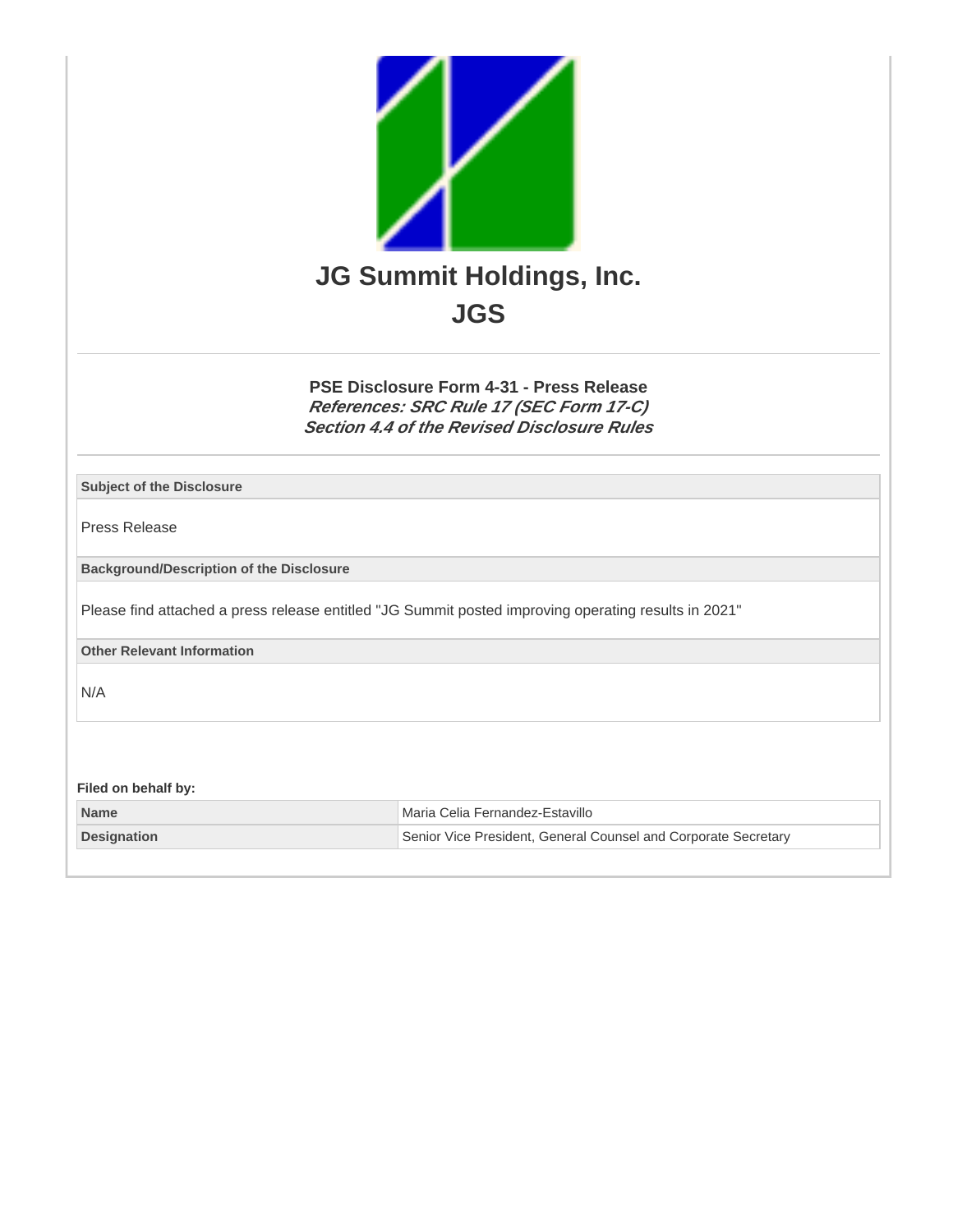

### **JG Summit posted improving operating results in 2021**

JG Summit Holdings, Inc. (JGS), one of the leading Philippine conglomerates, remains on track to full recovery from the negative impacts of the COVID-19 pandemic. Excluding its airline, Cebu Air, Inc. (CEB), which continued to deal with heightened travel restrictions, JGS saw its full-year 2021 (FY21) consolidated revenues exceed prepandemic levels by 7% while its core net income already reached 96% of its 2019 level.

Including CEB's performance, JGS' total revenues grew 13% year-on-year (YoY) to Php230.6 billion as the partial reopening of the economy benefited its food, real estate, petrochemicals, and banking segments. CEB likewise showed strong sequential improvements quarter-on-quarter (QoQ). JGS' total consolidated core net income rose 672% YoY to Php3.5 billion, driven by the 46% YoY growth of RLC's profits as well as larger contributions from its core investments in Meralco (MER), Singapore Land Group (SLG), and PLDT. However, there were also headwinds from elevated fuel prices, high inflation, and currency depreciation, which led to narrower operating margins for Universal Robina Corporation (URC), JG Summit Olefins Corporation (JGSOC), and CEB. Nonetheless, URC's gain on the sale of its Oceania business and the benefits of CREATE law boosted the group's total net income to Php5.1 billion.

JGS' balance sheet remains healthy and robust, with the capacity to support postpandemic recovery and further growth. Its portfolio was also further strengthened by various successful transactions across the group in 2021: JGS' sale of its Global Business Power stake to MER; URC's Oceania divestment and its acquisition of Munchy Food Industries; RLC's REIT listing; CEB's \$1.6 billion capital-raising initiatives; JGSOC's completion of its new petrochemical plants; and RBank's insurance and digital banking investments. As of end-2021, JGS' consolidated gearing and net debt-to-equity ratios improved to 0.68 and 0.48, respectively.

*JG Summit's President & CEO Lance Gokongwei said, "For the full year of 2021, the business experienced a mixed set of results. Our food and banking segments continued to be stable while the mobility restrictions and quarantine measures still affected our real estate (specifically malls) and airline businesses. It is noteworthy though that we have seen sequential recovery quarter on quarter as the vaccination rollout accelerated towards the second half of 2021. While 2022 started with a surge given the rapid spread of the Omicron variant, we remain hopeful that the more relaxed alert level after this surge will positively impact the demand for our products and services. We are cautious though that headwinds continue to affect us with the current volatility in oil prices, rising input costs and peso devaluation*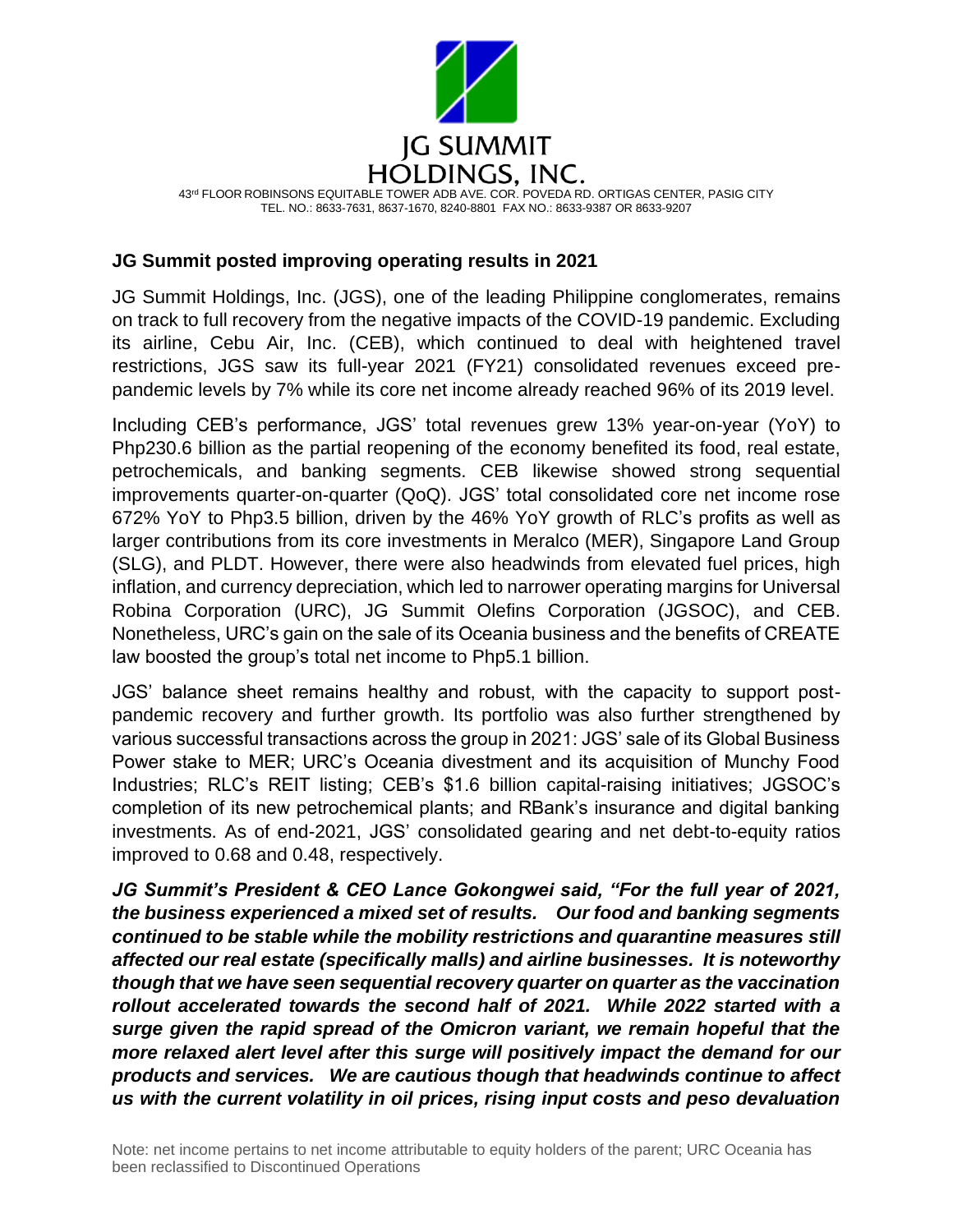*will result to margin pressures. To mitigate this, we will continue to be proactive in managing pricing and product mix while simultaneously putting in place productivity initiatives across our businesses.*

*In addition, we have recalibrated our long-term objectives, goals, strategies and measures and we are now actively implementing alignment to further enhance value creation through our ecosystem to ensure we emerge as a stronger business post-COVID and the years to come."*

Key performances per business unit are as follows:

# **Food: Universal Robina Corporation (URC)**

URC's revenues excluding Oceania grew 3% to Php117.0 billion, driven by the growth of its Commodities and International segments despite an overall market contraction. On the other hand, while revenue fell 2% in the Branded Consumer Foods Group Philippines (BCF PH), the segment displayed sequential recovery from a muted first half, growing 5% YoY in the fourth quarter alone.

Pricing actions, OPEX optimization, gains from asset sales and CREATE tax savings outweighed the input cost pressures from unprecedented spikes in key commodity prices, bringing net income to Php13.2 billion, a 23% increase YoY. Including the gain on sale of the Oceania business, total net income ended at Php23.3 billion, up 117% vs SPLY.

# **Real Estate and Hotels: Robinsons Land Corporation (RLC)**

RLC's FY21 revenues grew 29% to Php35.6 billion driven by the Chengdu contribution, realized sales of Bridgetowne Properties, and the resilience of Offices, which offset softer demand in the Residential and Malls divisions. Net income grew 53% YoY to Php8.1 billion, boosted by sustained EBITDA recovery across most business units, the benefits of the CREATE law, as well as the listing of its commercial REIT, which enjoys more favorable tax treatment. RL Commercial REIT Inc. (RCR) is the largest REIT in the Philippines in terms of market capitalization, IPO size, and portfolio valuation, and generated Php23.5 billion in inflows.

# **Air Transportation: Cebu Air, Inc. (CEB)**

As expected, FY21 revenues fell 30% YoY given high base effects considering the pandemic started late in the first quarter of 2020. However, CEB's topline has since improved QoQ given steep domestic growth driven by easing of travel regulations and the Christmas peak in the fourth quarter, where flights and passengers rose to 35% and 26% of their pre-pandemic levels (4Q19), respectively. FY21 revenues were cushioned by strong cargo operations, which grew 20% YoY and now comprise 41% of total revenues.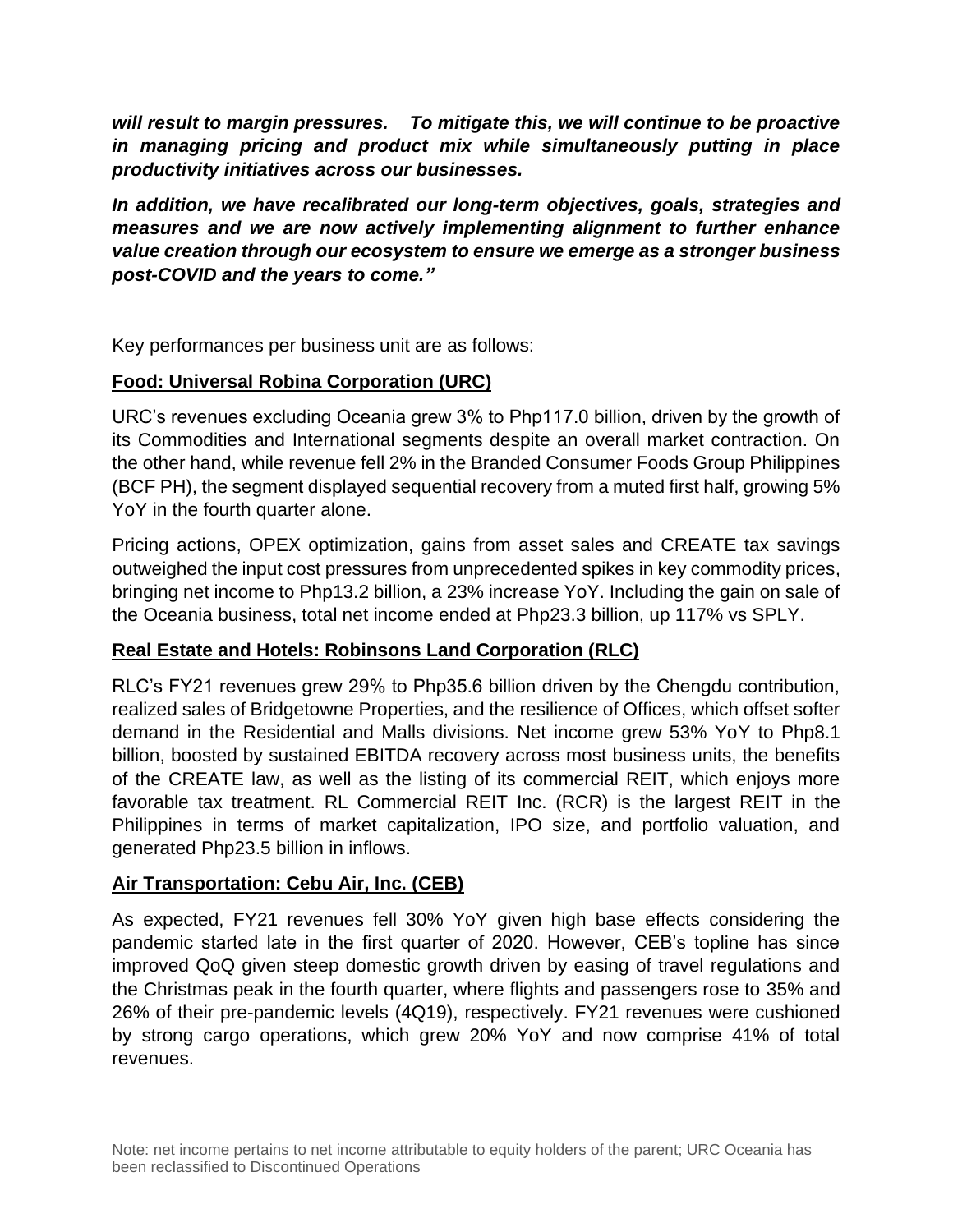CEB ended the year with a net loss of Php24.9 billion driven by higher fuel prices, maintenance-related expenses, interest, and strong peso depreciation. Despite this, CEB has a strong balance sheet given the success of its fundraising initiatives which raised over \$1.6 billion. Moreover, CEB's Future Size and Shape program right-sized its fleet and has already generated over Php2 billion in cost savings for the airline.

# **Petrochemicals: JG Summit Olefins Corporation (JGSOC)**

JGSOC's FY21 revenues grew 90% to Php40.3 billion, driven by strong volumes and higher average selling prices (ASP), in addition to fresh contributions from its LPG trading business and the newly commissioned Aromatics Extraction Unit. EBITDA expanded 463% to Php3.1 billion on the back of strong volumes, which offset higher naphtha prices. Moreover, utilization rates improved considering the planned shutdowns in 1Q20. Full year cracker and polymer rates were at 91% and 83%, up from 70% and 69%, respectively.

Higher depreciation cost and interest charges, as well as foreign exchange losses for the period led to a FY21 net loss of Php2.1 billion.

# **Banking: Robinsons Bank Corporation (RBank)**

RBank's FY21 revenues remained stable at Php9.3 billion, increasing 1% YoY. This was driven by higher loans, which grew 14% YoY versus the industry's 5%, and higher commission income, offset by lower trading gains. This loan expansion, coupled with stable net interest margins and a better cost-to-income ratio led to strong profit growth at 33% YoY, bringing net income to Php1.2 billion. Despite faster loan expansion, RBank's NPL ratio of 3.3% as of end-2021 remained lower than the industry average of 4.0%.

# **Core Investments**

FY21 equity in net earnings of Meralco increased to Php6.7 billion, up from Php4.6 in the SPLY given growth in energy consumption across Residential, Commercial, and Industrial segments. The absence of last year's impairment charge on its Pacific Light Power investment also boosted income.

For Singapore Land Group, equity in net earnings increased to Php2.7 billion, from Php2.5 billion in the SPLY. The recognition of income from its residential joint venture tempered the negative impact of the pandemic on its property trading & technology operations segments.

Lastly, PLDT raised its annual dividends to Ph82 per share vs Php77 per share in the SPLY as hybrid work, home studying, and e-commerce, among others, led to improved earnings momentum. Total dividends received amounted to Php2.0 billion, up from Php1.9 billion in the SPLY.